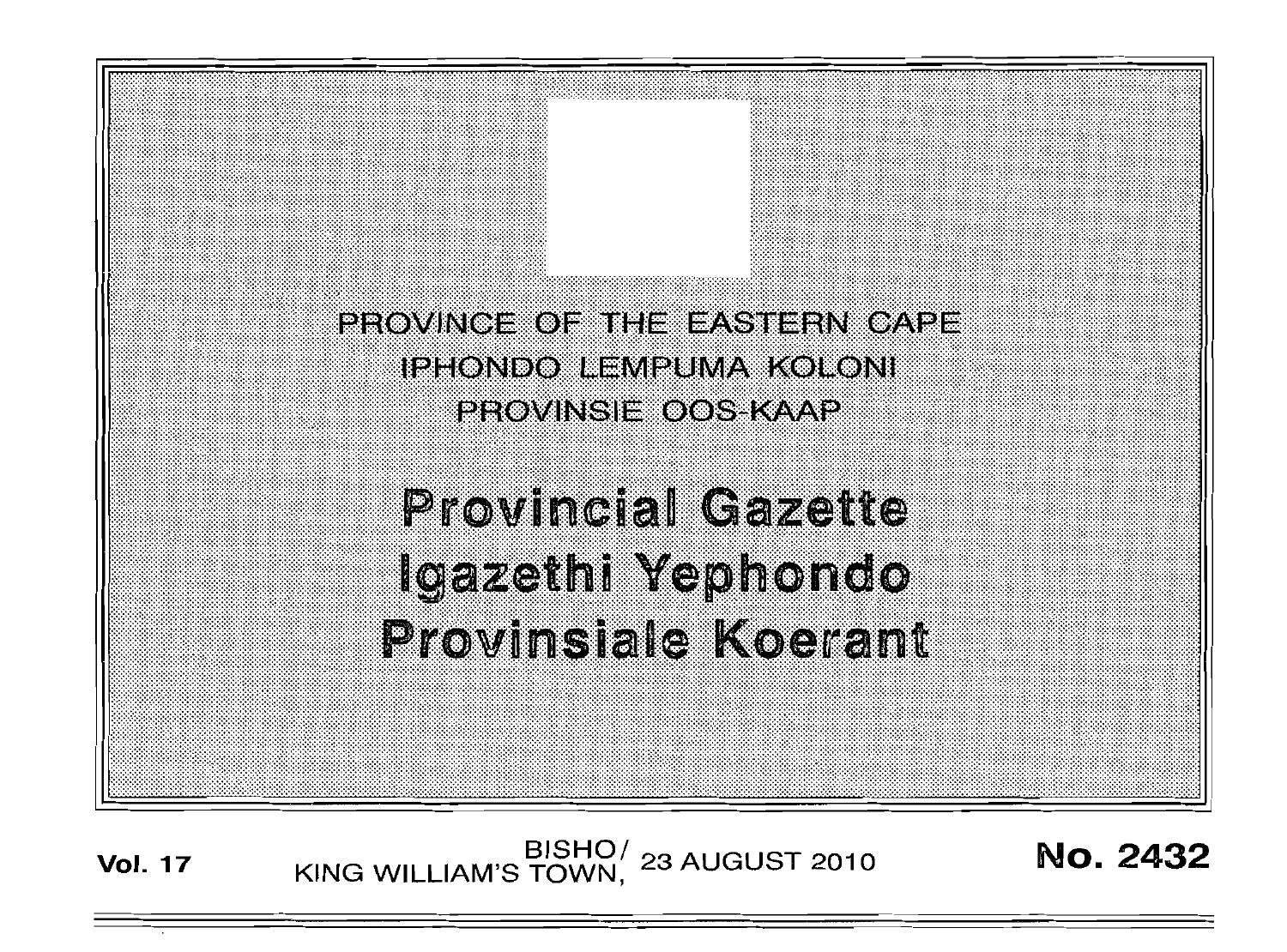#### IMPORTANT NOTICE

The Government Printing Works will not be held responsible for faxed documents not received due to errors on the fax machine or faxes received which are unclear or incomplete. Please be advised that an "OK" slip, received from a fax machine, will not be accepted as proof that documents were received by the GPW for printing. If documents are faxed to the GPW it will be the sender's responsibility to phone and confirm that the documents were received in good order.

Furthermore the Government Printing Works will also not be held responsible for cancellations and amendments which have not been done on original documents received from clients.

## CONTENTS • INHOUD

Page Gazette

| No. |                                                                                                               | au u<br>No. | -----<br>No. |  |
|-----|---------------------------------------------------------------------------------------------------------------|-------------|--------------|--|
|     | <b>GENERAL NOTICES</b>                                                                                        |             |              |  |
| 281 | Development Facilitation Act (67/1995): Establishment of a land development area: Erven 3948 and 5712, Beacon |             | 2432         |  |
|     |                                                                                                               |             | 2432         |  |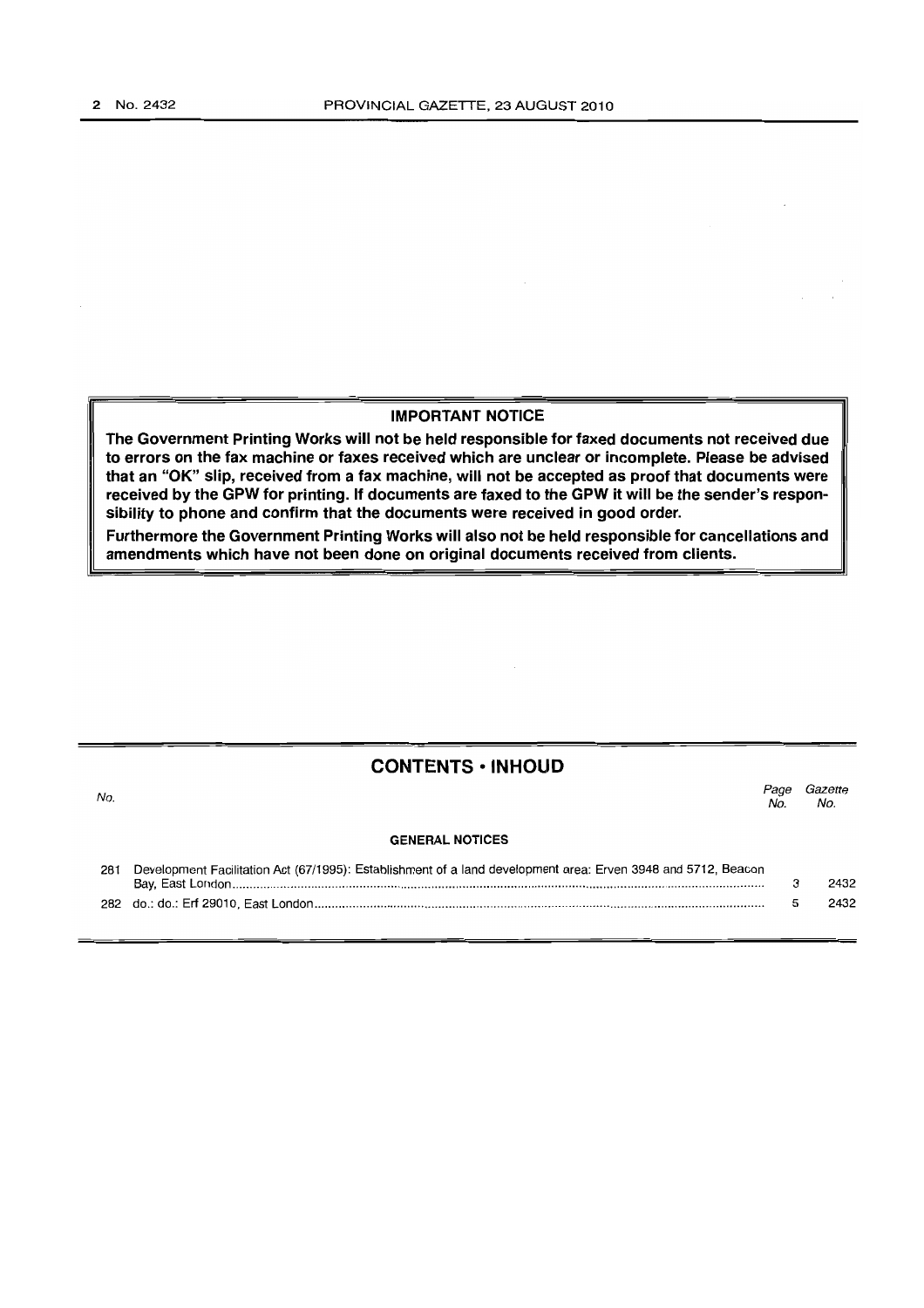### No. 281

#### NOTICE IN TERMS OF REGULATION 21(10) OF THE REGULATIONS UNDER THE DEVELOPMENT FACILITATION ACT, 67 OF 1995

NOTICE is hereby given that NPM PLANNING cc acting on behalf of the CRIMSON RIVER INVESTMENTS (PTY) LTD has lodged an application in terms of the Development Facilitation Act for the establishment of a land development area on ERVEN 3948 AND 5712, BEACON BAY, EAST LONDON

The proposed development comprises the following:

- The approval of a land development area and rezoning in respect of the development shown on Site Development Plan 6438.05 covering a total area of 1.2824 ha to accommodate the Crimson Park Development;
- Rezoning from Agriculture Zone to Business Zone 1.

The relevant plan(s), document(s) and information are available for inspection at Department of Local Government and Traditional Affairs, Room 4186, Fourth Floor, Tyamzashe Building, Phola Avenue, Bhisho, 5605 and at the offices of the land development applicant for a period of 21 days from 23 August 2010.

The application will be considered at a TRIBUNAL HEARING to be held at the Blue Lagoon Hotel, Beacon Bay, East London on 2 December 2010 at 10hOO and the PREHEARING CONFERENCE will be held at the SAME VENUE on 04 November 2010 at 10HOO.

Any person having an interest in the application should please note that:

- 1. You may provide the Designated Officer with your written objections or representations by 13 September 2010.
- 2. If your comments constitute an objection to any aspect of the land development application, you must appear in person or through a representative before the Tribunal on the date mentioned above. Only objectors who attend the pre-hearing may be entitled to attend the hearing, as per Development Facilitation Act rules. Any written objection or representation must state the name, address and contact number of the person or body making the objection or representation, the interest that such person or body has in the matter and the reason for the objection or representation.

Any written objection or representation must be delivered to the Designated Officer at the Department of Local Government and Traditional Affairs, Room 4186, Fourth Floor, Tyamzashe Building, Phola Avenue, BHISHO, 5605.

You may contact Mr M.M. Mona on Telephone No. 040 609 5465 or Fax No. 040 -609 5198 if you have any queries concerning the application.

#### LAND DEVELOPMENT APPLICANT

NPM PLANNING cc Town and Regional Planners Represented by: Dean Poortman 7 King Street, Southernwood East London, 5201

| Tel | $043 - 7222935$ |
|-----|-----------------|
|-----|-----------------|

0866754814 Fax  $\cdot$ 

Email  $\cdot$ el@npmplanning.co.za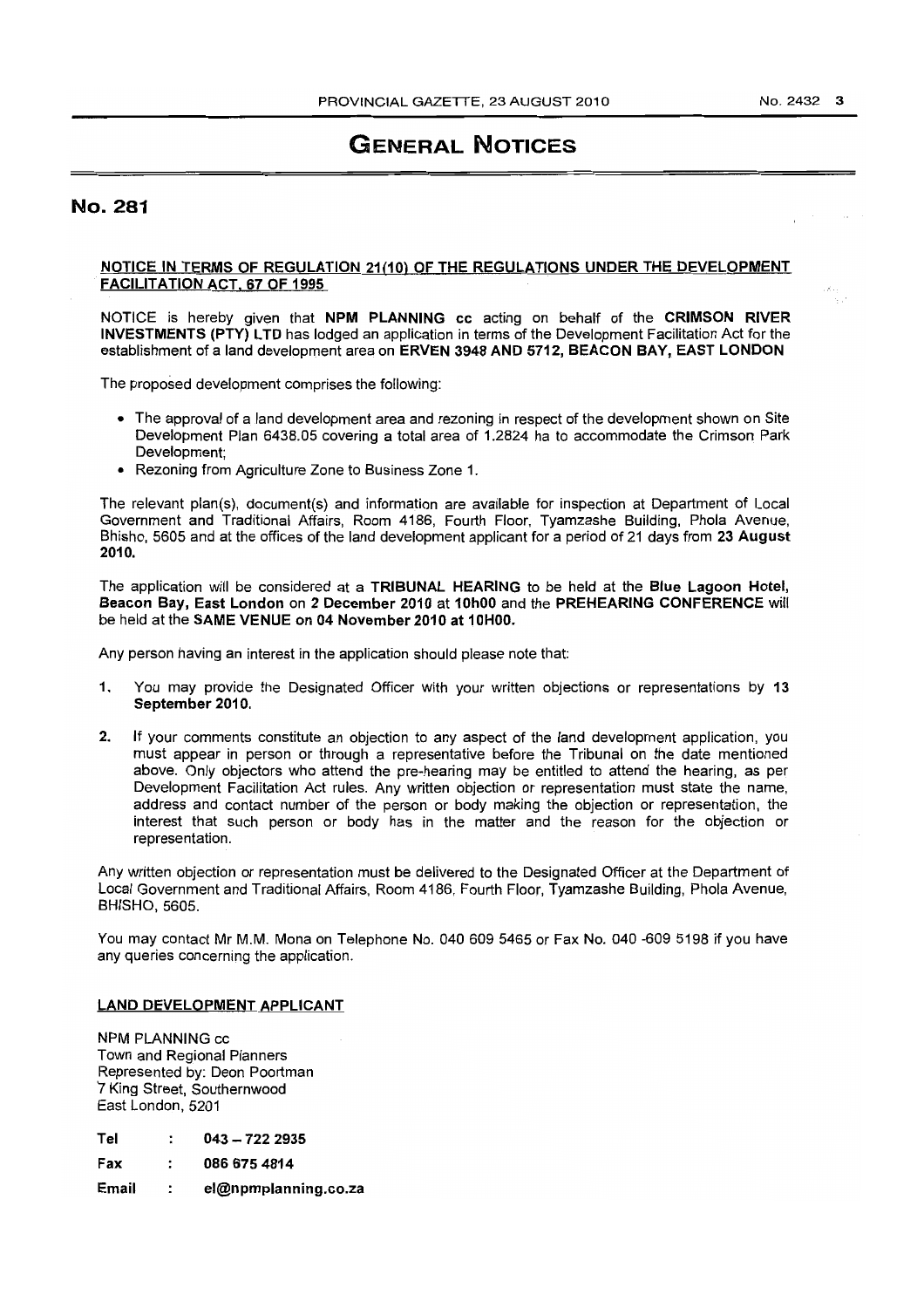#### ISAZISO SESICELO SOPHUHUSO MHLABA NGOKUBHEKISELELE KUMTHETHO WAMSHUMI AMATHANDATHU (67) KUMTHETHO WONYAKA KA 1995.

Isaziso siyanikezelwa ukuba inkampani yakwa NPM PLANNING cc emele inkampani i CRIMSON RIVER INVESTMENTS (PTY) LTD bangenise isicelo sokuphuhlisa umhlaba ngoko Mmiselo wo Mthetho woququzelelo lophuhliso-mhlaba kwiziza ezingu 3948 kunye 5712, BEACON BAY, EAST LONDON

Esi sicelo sigulathe oku kulandelayo:

- Imveliso ye ndawo yophuhliso mhlaba kunye notshintsho lomhlaba ukuze kufumaneke imvume yokuphuhliswa kwalo mhlaba njengokuba kubonakalisiwe kwi Site Development Plan 6438.05 eyenza isahluko esingu 1.2824 ha ukuze kwenziwe uphuhliso Iwe Crimson Park;
- Utshitsho lomhlaba ukusuka kwezolimo (Agriculture Zone) ukuya kwezo shishino (Business Zone 1).

liPlani ezinxulumene noku, Amaxwebhu kunye neeNkcukacha zikulungele ukuhlolwa kwaye ziyafumaneka kwisebe 10 Rhulumente wezamkhaya nemicimbi yamasiko nezithethe kwigumbi 4186 kumgangatho wesine kwisakhiwo i Tyamzashe, Phola Avenyu, e Bhisho, 5605 kwakunye nasezi ofisini zalowo ufake isicelo sokuphuhlisa umhlaba zingaphelanga iintsuku eziyi 21 ukususela ngomhla we 23 August 2010.

Esi sicelo siya kuqwalaselwa kwi Tribunal Hearing eyakube ibanjelwe e Blue Lagoon Hotel, e Beacon Bay, East London ngomhla wesibini (02) kwinyanga ka December ku nyaka ka 2010 ngo 10hOO kuze kuthi ngomhla we 04 ku November kunyaka ka 2010 ngo 10hOO kuphinde kwa kule ndawo inye, kubanjwe inkomfa yamalungiselelo e Tribunal Hearing.

Nawuphi umntu onomdla kwesi sicelo makaqwalasele oku:

- 1. Unganikezela ngesichaso esibhaliweyo okanye isihlomelo kwigosa elinyuliweyo zingaphelanga ungadlulanga umhla wamashumi amathathu 13 September 2010.
- 2. Ukuba isichaso sakho sithe saveza umba ofuna ukuqwalaselwa malunga nesi sicelo sokuphuhliswa kwalomhlaba, kuzakufunaka uvele wena isiqu okanye i gqwetha lakho phambi kwe gqiza lovavanyo ngalomhla uchaziweyo ngasentla. Kuvumeleke ukuba kuye abachasi abayileyo kuqala kwi nkomfa yamalungiselelo eTribunal Hearing. .

Nayiphi inkcaso okanye isihlomelo esibhaliweyo masisiwe kwigosa elinyuliweyo kwisebe 10 Rhulumente wezasekhaya nemicimbi yamasiko nezithethe kwi gumbi 4186, kumgangatho wesine, kwisakhiwo i Tyamzashe, Phola Avenyu, e Bhisho, 5605.

Ungatsalela umnxeba uMnu. M.M. Mona kule nombolo 040·609 5465 okanye umfekisele kule inombolo 040·609 5198 xa unemibuzo okanye ungaqondi malunga nesi sicelo.

#### OFAKE ISICELO SOPHUHLlSO MHLABA\_

NPM PLANNING cc Town and Regional Planners Bamelwe ngu: Deon Poortman 7 King Street, Southernwood East London, 5201

Tel  $\blacksquare$ 043 - 722 2935

0866754814 Fax  $\cdot$ 

Email ÷ el@npmplanning.co.za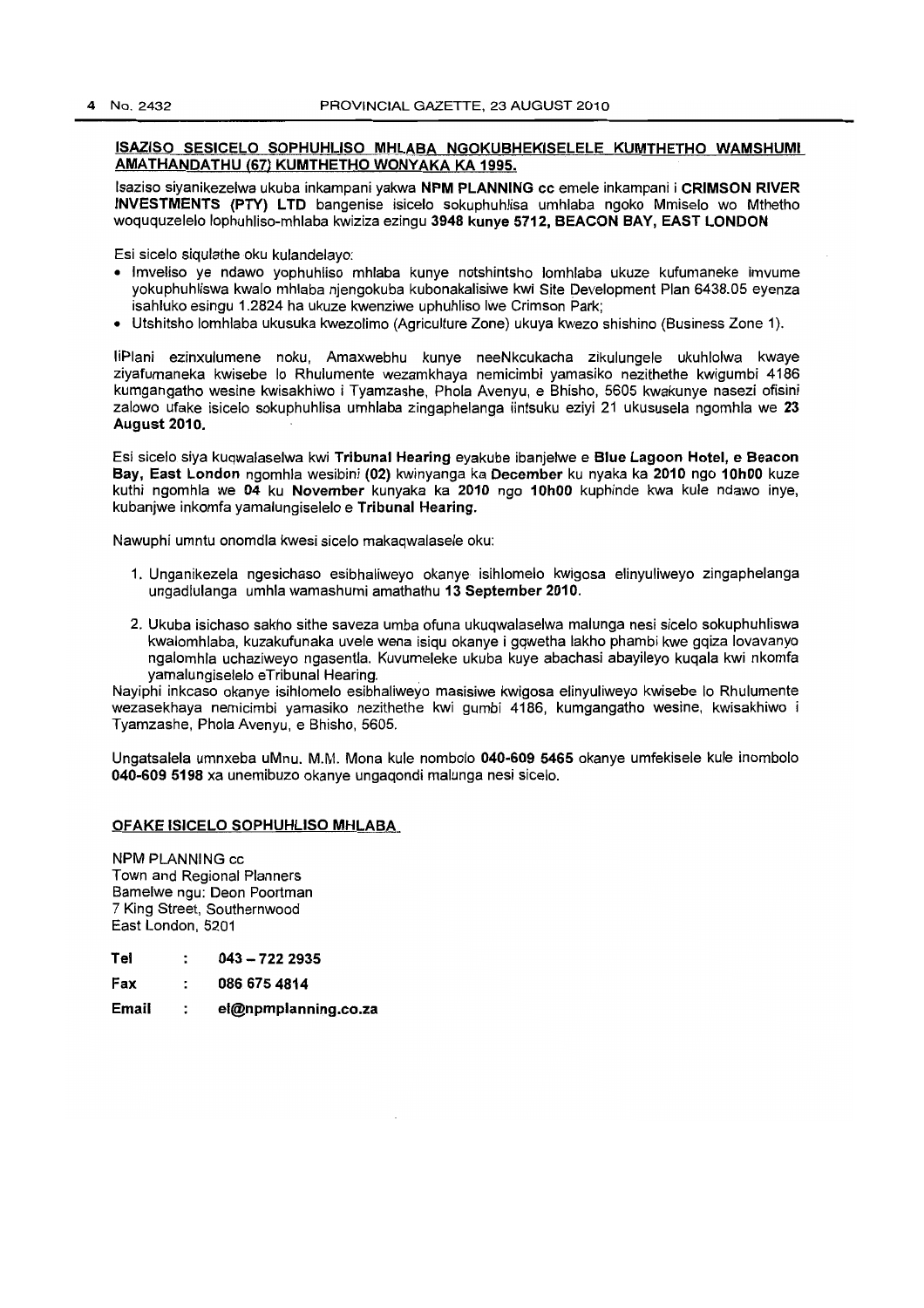## No. 282

## NOTICE IN TERMS OF REGULATION 21(10) OF THE REGULATIONS UNDER THE DEVELOPMENT FACILITATION ACT, 67 OF 1995 **CASE NUMBER DT (EC) 012/2010**

Notice is hereby given that SETPLAN acting on behalf of W F OSNER INV (Pty) Ltd EITHER AS OWNER OF OR DULY AUTHORISED BY THE OWNERS CONCERNED has lodged an application in terms of the Development Facilitation Act for the establishment of a land development area on ERF 29010 EAST LONDON, Province of the Eastern Cape.

The application consists of the following:

- The rezoning of the site from Residential Zone VI to Business Zone I in accordance with the Buffalo City Zoning Scheme Regulations and Special Consent for a Place of Entertainment.
- The suspension in terms of Section 33(2) of the DFA, of certain sections of the Land Use Planning Ordinance, 15 of 1985 as far as the approval process only is concerned, as the Buffalo City Zoning Scheme Regulations contained in P.N. No 152 of 23 May 2008 must still apply to the land development area

The relevant plan(s), document(s) and information are available for inspection at the Department of Local Government & Traditional Affairs, Room 4186, Fourth Floor; Tyamzashe Building, BHISHO for a period of 14 days from 23 August 2010.

The application will be considered at a TRIBUNAL HEARING to be held at the Blue Lagoon Hotel, Beacon Bay, East London on 25 November 2010 at 10hOO and the PRE-HEARING conference will be held at the Blue Lagoon Hotel, Beacon Bay, East London on 28 October 2010 at 10hOO.

Any person having an interest in the application should please note that:

- 1. You may, within a period of 14 days from the date of the publication of this notice, provide the Designated Officer with your written objections or representations; or
- 2. If your comments constitute an objection to any aspect of the land development application, you must appear in person or through a representative before the Tribunal on the date mentioned above.

Any written objection or representation must be delivered to the Designated Officer at the Department of Local Government and Traditional Affairs, Room 4186, Fourth Floor, Tyamzashe Building, BHISHO.

You may contact Mr M.M. Mona on telephone no. 040 609 5465 or Fax No. 040 609 5198 if you have any queries concerning the application. LAND DEVELOPMENT APPLICANT: SETPLAN, EAST LONDON TEL: 043 - 743 3883, FAX: 043 - 743 7374.